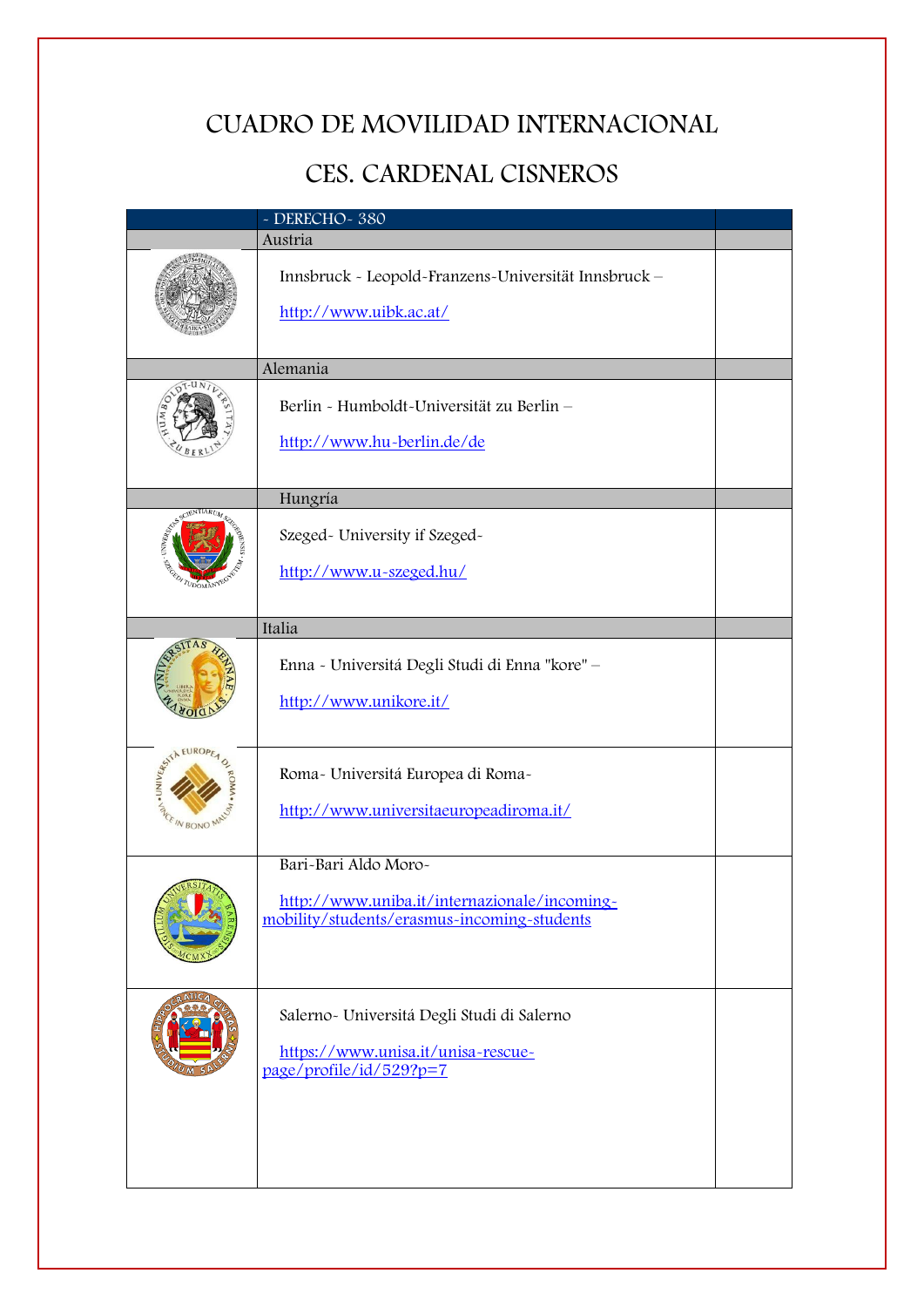|                        | Polonia                                                                                       |  |
|------------------------|-----------------------------------------------------------------------------------------------|--|
| E                      | Rejtana - UNIWERSYTET RZESZOWSKI -<br>http://www.ur.edu.pl/                                   |  |
|                        | Reino Unido                                                                                   |  |
|                        | Manchester- University of Salford-<br>http://www.salford.ac.uk/                               |  |
|                        | Francia                                                                                       |  |
| UNIVERSITE<br>Picardie | Amiens- Université de Picardie Jules Verne-<br>https://www.u-picardie.fr/                     |  |
|                        | Turquía                                                                                       |  |
|                        | Uskudar University<br>http://erasmus.uskudar.edu.tr/                                          |  |
|                        | Rumanía                                                                                       |  |
|                        | Universitatea de Vest din Timosoara<br>https://ri.uvt.ro/erasmus-incoming-studenti-2/?lang=en |  |

|                                                                  | - PSICOLOGIA - 311                                                                           |  |
|------------------------------------------------------------------|----------------------------------------------------------------------------------------------|--|
|                                                                  | Alemania                                                                                     |  |
| $\sqrt{\frac{1}{M}}$                                             | Berlin - Humboldt-Universität zu Berlin –<br>http://www.hu-berlin.de/de                      |  |
| Gasovial Ayea<br><b>HEINRICH HEINE</b><br>UNIVERSITAT DUSSELDORF | Düsseldorf - Heinrich-Heine-Universität Düsseldorf –<br>http://www.uniklinik-duesseldorf.de/ |  |
|                                                                  | Marburg - Philipps-Universität Marburg –<br>http://www.uni~marburg.de/                       |  |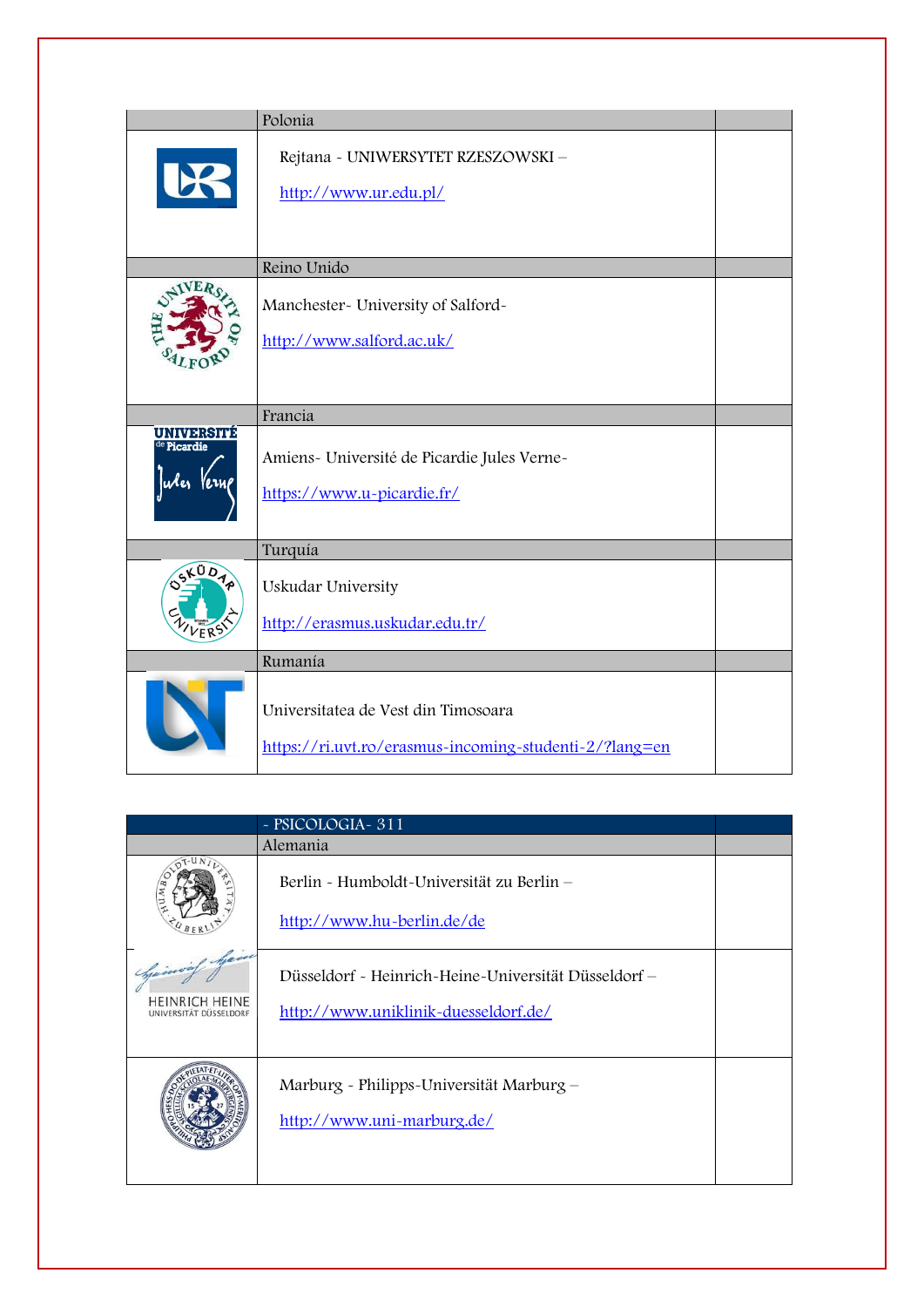| <b>HALLE-WITTENBERG</b>                    | Halle- Martin Luther universitat Halle-<br>http://www.uni~halle.de/<br>Belgica       |
|--------------------------------------------|--------------------------------------------------------------------------------------|
|                                            | Liege- Universite de Liege-<br>http://www.ulg.ac.be/cms/c_5000/fr/accueil            |
| <b>University</b><br>of Cyprus             | Chipre<br>Nicosia. Panepistimio Kyprou-<br>http://www.ucy.ac.cy/el/                  |
|                                            | Croacia<br>Zagreb- Sveuciliste u Zagrebu-<br>http://www.unizg.hr/homepage/           |
|                                            | Estonia<br>Talling-Tallinna Ülikool-<br>http://www.tlu.ee/                           |
| <b>UNIVERSITÉ</b><br><sup>e</sup> Picardie | Francia<br>Amiens- Université de Picardie Jules Verne-<br>https://www.u-picardie.fr/ |
|                                            | Italia<br>Torino- Universitá degli studi di Torino-<br>http://www.unito.it/          |
|                                            | Enna - UNIVERSITÁ DEGLI STUDI DI ENNA "KORE" -<br>http://www.unikore.it/             |
| <b>ASSISTER</b>                            | Roma- Universitá Europea di Roma-<br>http://www.universitaeuropeadiroma.it/          |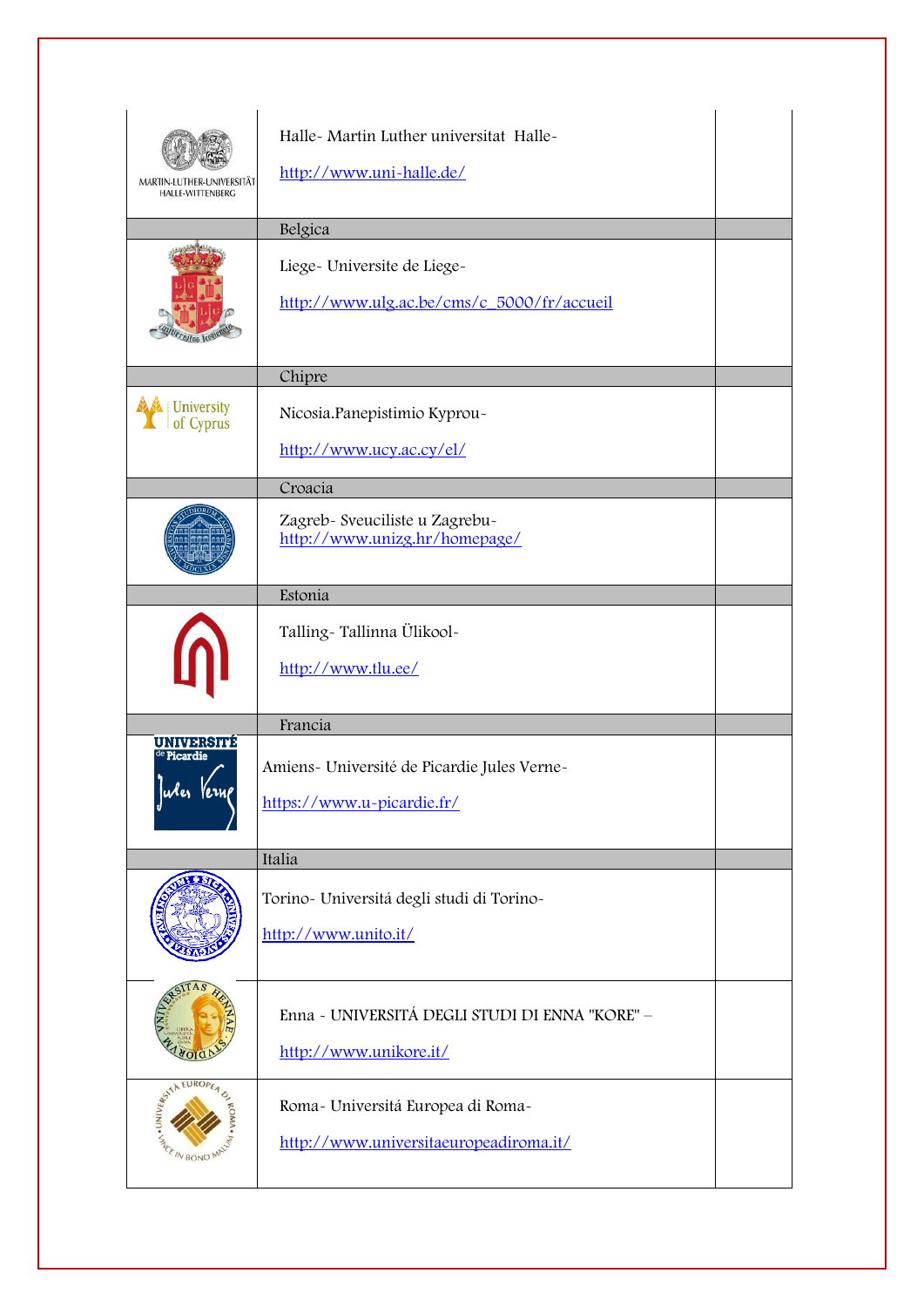| UNIVERSITÀ<br>DEGLI STUDI<br><b>DI PALERMO</b> | Universitá di Palermo<br>http://internationalstudents.unipa.it/target/international-<br>students/en/    |  |
|------------------------------------------------|---------------------------------------------------------------------------------------------------------|--|
|                                                | Portugal                                                                                                |  |
|                                                | Lisboa - Instituto Universitario de ciencias Psicológicas (ISPA)<br>http://en.ispa.pt/pagina/about-ispa |  |
| Universidade do Minho                          | Braga- Universidade do Minho<br>https://alunos.uminho.pt/PT/Estudantesin/Paginas/default.a<br>SDX       |  |
|                                                | Hungria                                                                                                 |  |
| UNIVER <sub>SIZZ</sub>                         | Szeged- University if Szeged-<br>http://www.u-szeged.hu/                                                |  |
|                                                | Turquía                                                                                                 |  |
| LÜ D                                           | Uskudar University<br>http://erasmus.uskudar.edu.tr/                                                    |  |
|                                                | Rumanía                                                                                                 |  |
|                                                | Universitatea de Vest din Timosoara<br>https://ri.uvt.ro/erasmus-incoming-studenti-2/?lang=en           |  |

|                                  | $~2$ ADE-340                                                                         |  |
|----------------------------------|--------------------------------------------------------------------------------------|--|
|                                  | Francia                                                                              |  |
|                                  | Montpellier- Université Montpellier 2-<br>http://www.umontpellier.fr/                |  |
| $\mathbf{m}$<br>$\blacktriangle$ | París - Université Sorbonne<br>http://lettres.sorbonne-universite.fr/l-international |  |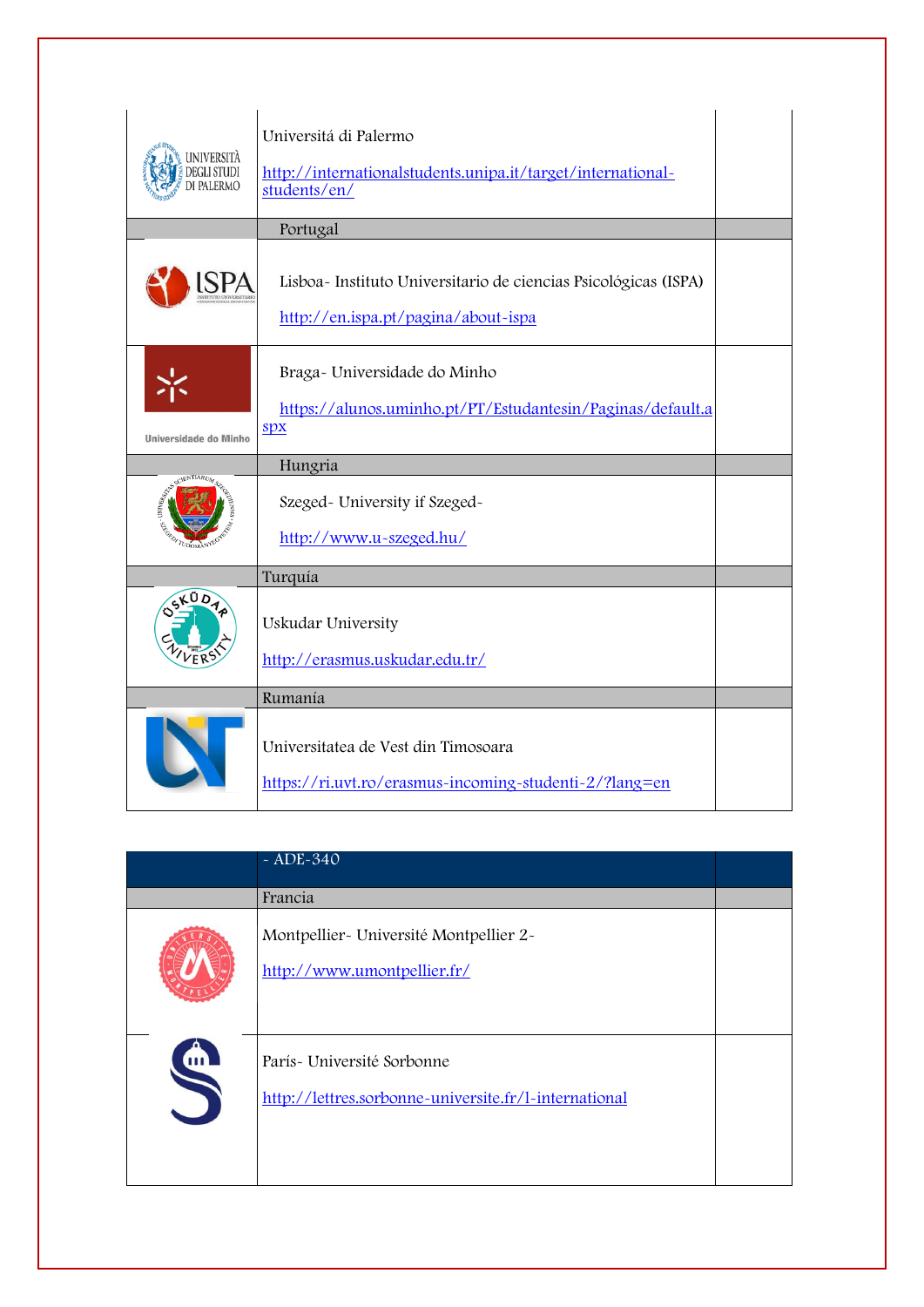|                                | Italia                                                                                                              |  |
|--------------------------------|---------------------------------------------------------------------------------------------------------------------|--|
|                                | Enna - UNIVERSITÁ DEGLI STUDI DI ENNA "KORE" -<br>http://www.unikore.it/                                            |  |
|                                | Latina- UNIVERSITÁ DEGLI STUDI DI ROMA "LA SAPIENZA"<br>http://www.uniroma1.it/                                     |  |
| . UNIVERS IN<br><b>IN BONO</b> | Roma- Universita Europea di Roma-<br>http://www.universitaeuropeadiroma.it/                                         |  |
|                                | Bari-Bari Aldo Moro-<br>http://www.uniba.it/internazionale/incoming-<br>mobility/students/erasmus-incoming-students |  |
|                                | Polonia                                                                                                             |  |
|                                | Rejtana - Uniwersytet Rzeszowski -<br>http://www.ur.edu.pl/                                                         |  |
|                                | Turquía                                                                                                             |  |
| 7453                           | Istanbul- Istanbul Universitesi-<br>http://www.istanbul.edu.tr/                                                     |  |
| 5K0D4p<br>VFR <sub>5</sub>     | <b>Uskudar University</b><br>http://erasmus.uskudar.edu.tr/                                                         |  |
| CILISTE /                      | Croacia                                                                                                             |  |
| $^{U}$ M FL                    | Rijeca-Politecnic Rijeka-<br>http://www.veleri.hr/?q=node/1109                                                      |  |
|                                | Grecia                                                                                                              |  |
|                                | University of Piraeus<br>http://www.unipi.gr/unipi/en/component/k2/item/560-<br>international-relations-office.html |  |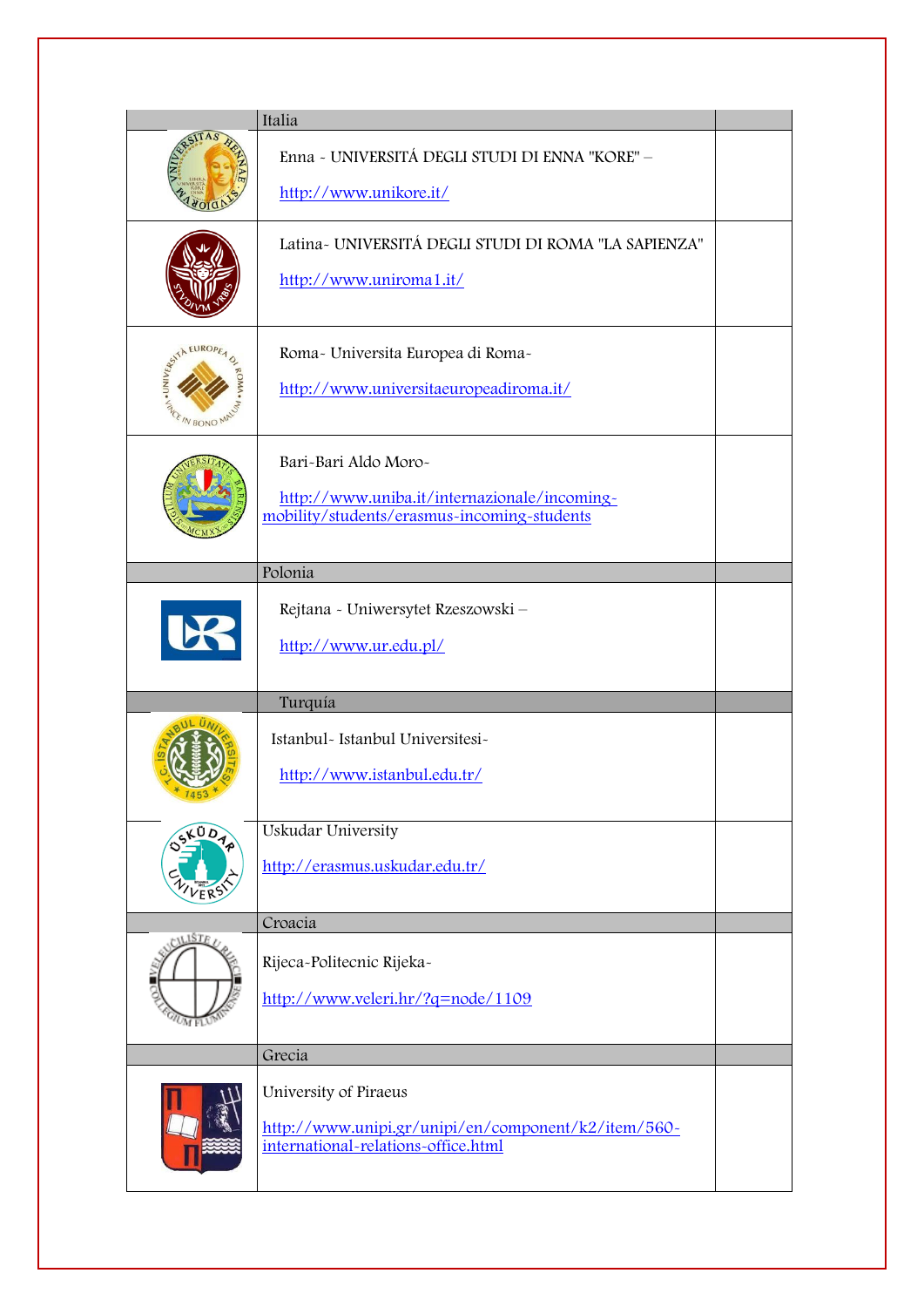| Bulgaria                                                                                      |  |
|-----------------------------------------------------------------------------------------------|--|
| Varna University of Management<br>http://erasmusplus.vum.bg/student-mobility/incoming/        |  |
| Rumanía                                                                                       |  |
| Universitatea de Vest din Timosoara<br>https://ri.uvt.ro/erasmus-incoming-studenti-2/?lang=en |  |

### PROGRAMA WORLD CES.CC

|                                                  | ESTADOS UNIDOS-Colorado                                                                  |
|--------------------------------------------------|------------------------------------------------------------------------------------------|
| jniversityø<br>DENVER                            | University of Denver<br>http://www.du.edu/index.html<br>Fee-paying students              |
|                                                  | ESTADOS UNIDOS-Florida                                                                   |
| SOUTÎ                                            | Florida Southwestern State College<br>http://www.fsw.edu/<br>Pendiente de firma          |
|                                                  | ECUADOR- Guayaquil                                                                       |
| UNIVERSIDAD CATÓLICA<br>DE SANTIAGO DE GUAYAQUIL | Universidad Católica de Santiago de Guayaquil<br>http://www.ucsg.edu.ec/                 |
|                                                  | MEXICO- Baja California                                                                  |
| v xochicalco, edu                                | Universidad de Xochicalco<br>http://www.xochicalco.edu.mx/                               |
|                                                  | <b>ARGENTINA- Buenos Aires</b>                                                           |
|                                                  | Universidad de Buenos Aires<br>http://www.uba.ar/internacionales/<br>Fee-paying students |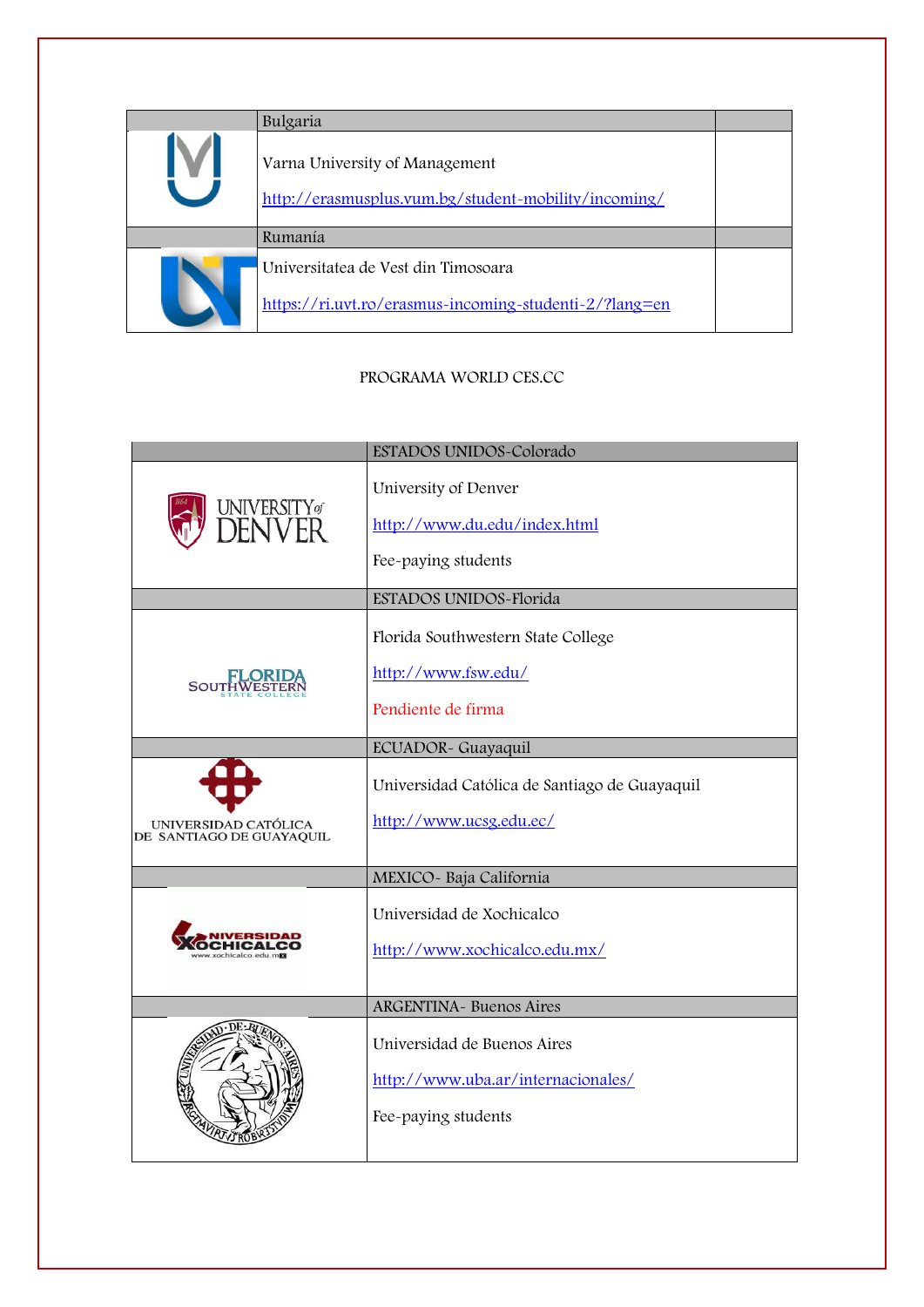#### PROGRAMA AEN-UTRECHT (UCM)

| <b>BECA AEN-UTRECHT</b><br>(UCM)           | PARA UNIVERSIDADES AUSTRALIANAS                                                                                     |
|--------------------------------------------|---------------------------------------------------------------------------------------------------------------------|
| Griffith<br><b>UNIVERSITY</b>              | Griffith University<br>http://www.griffith.edu.au/international<br>BECA AEN-UTRECHT (UCM)<br>https://www.ucm.es/aen |
| <b>WESTERN SYDNEY</b><br><b>UNIVERSITY</b> | University of Western Sydney<br>http://www.uws.edu.au<br>BECA AEN~UTRECHT (UCM)<br>https://www.ucm.es/aen           |
| <b>AUSTRALIA</b><br>EDITH COWAN            | Edith Cowan University<br>http://www.cowan.edu.au/iso/sao<br>BECA AEN~UTRECHT (UCM)<br>https://www.ucm.es/aen       |
|                                            | Wollongong University<br>http://www.uow.edu.au<br>BECA AEN-UTRECHT (UCM)<br>https://www.ucm.es/aen                  |
| PATVIT                                     | Tasmania University<br>http://www.international.utas.edu.au<br>BECA AEN~UTRECHT (UCM)<br>https://www.ucm.es/aen     |
| M.<br><b>DEAKIN</b><br><b>UNIVERSITY</b>   | Deakin University<br>http://www.deakin.edu.au/<br>BECA AEN~UTRECHT (UCM)<br>https://www.ucm.es/aen                  |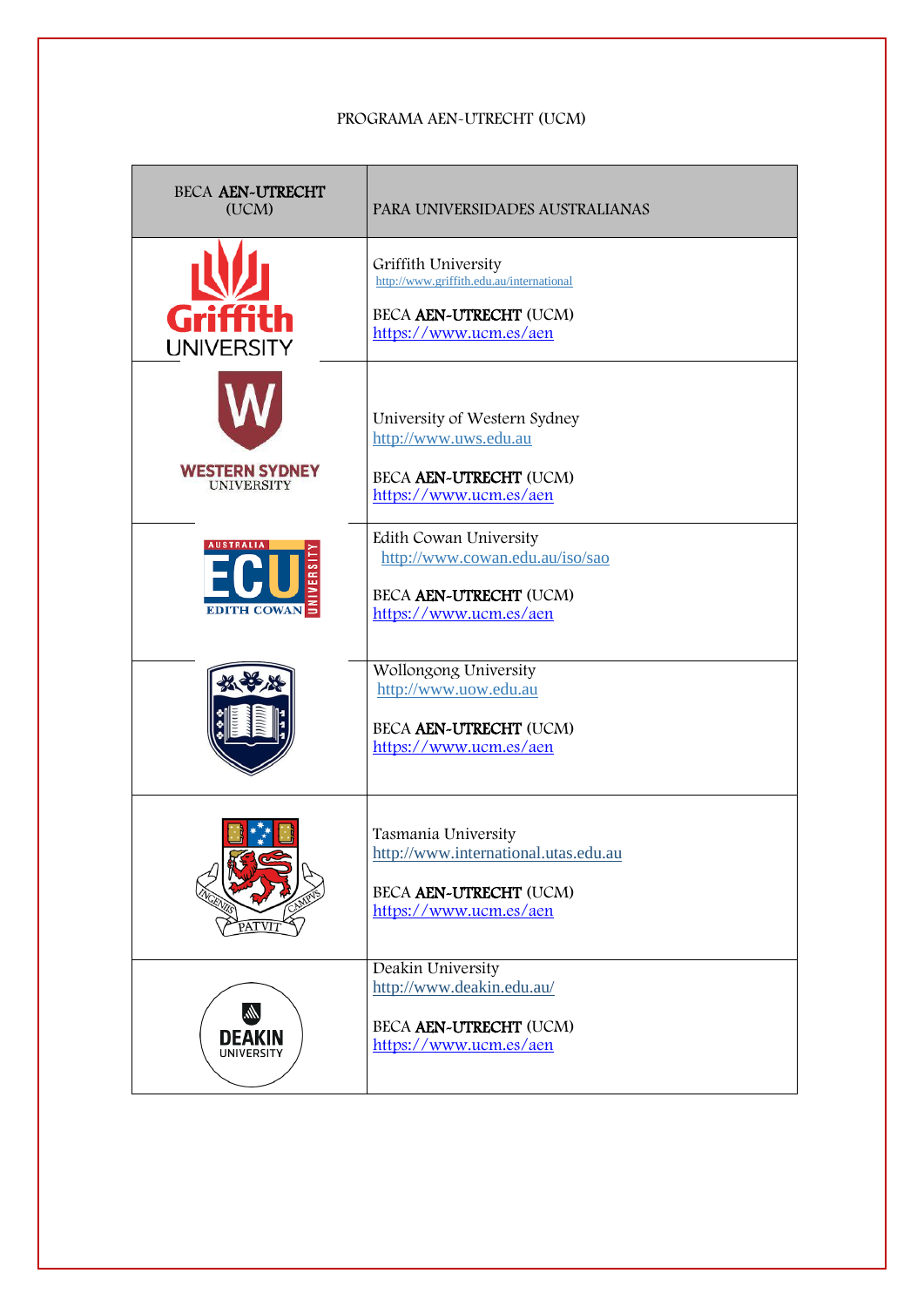| <b>BECA MAUI-UTRECHT</b><br>(UCM)                       | PARA UNIVERSIDADES ESTADOUNIDENSES                                                                                                |
|---------------------------------------------------------|-----------------------------------------------------------------------------------------------------------------------------------|
| <b>MISSOURI</b>                                         | MissouriUniversity of Science & Technology<br>http://www.mst.edu/<br>BECA MAUI-UTRECHT (UCM)<br>https://www.ucm.es/maui           |
|                                                         | <b>Baylor University</b><br>www.baylor.edu/international_programs/index.php<br>BECA MAUI-UTRECHT (UCM)<br>https://www.ucm.es/maui |
|                                                         | Kansas State University<br>www.ksu.edu/admit/<br>BECA MAUI-UTRECHT (UCM)<br>https://www.ucm.es/maui                               |
| $\hat{\circ}$<br>1890                                   | Oklahoma State University<br>www.pio.okstate.edu/<br>BECA MAUI-UTRECHT (UCM)<br>https://www.ucm.es/maui                           |
| SIU<br>Southern<br>Illinois<br>University<br>CARBONDALE | Southern Illinois University at Carbondale<br>www.siuc.edu/<br>BECA MAUI-UTRECHT (UCM)<br>https://www.ucm.es/maui                 |
| TEXAS TECH<br>UNIVERSITY.                               | Texas Tech University www.ttu.edu/<br>BECA MAUI-UTRECHT (UCM)<br>https://www.ucm.es/maui                                          |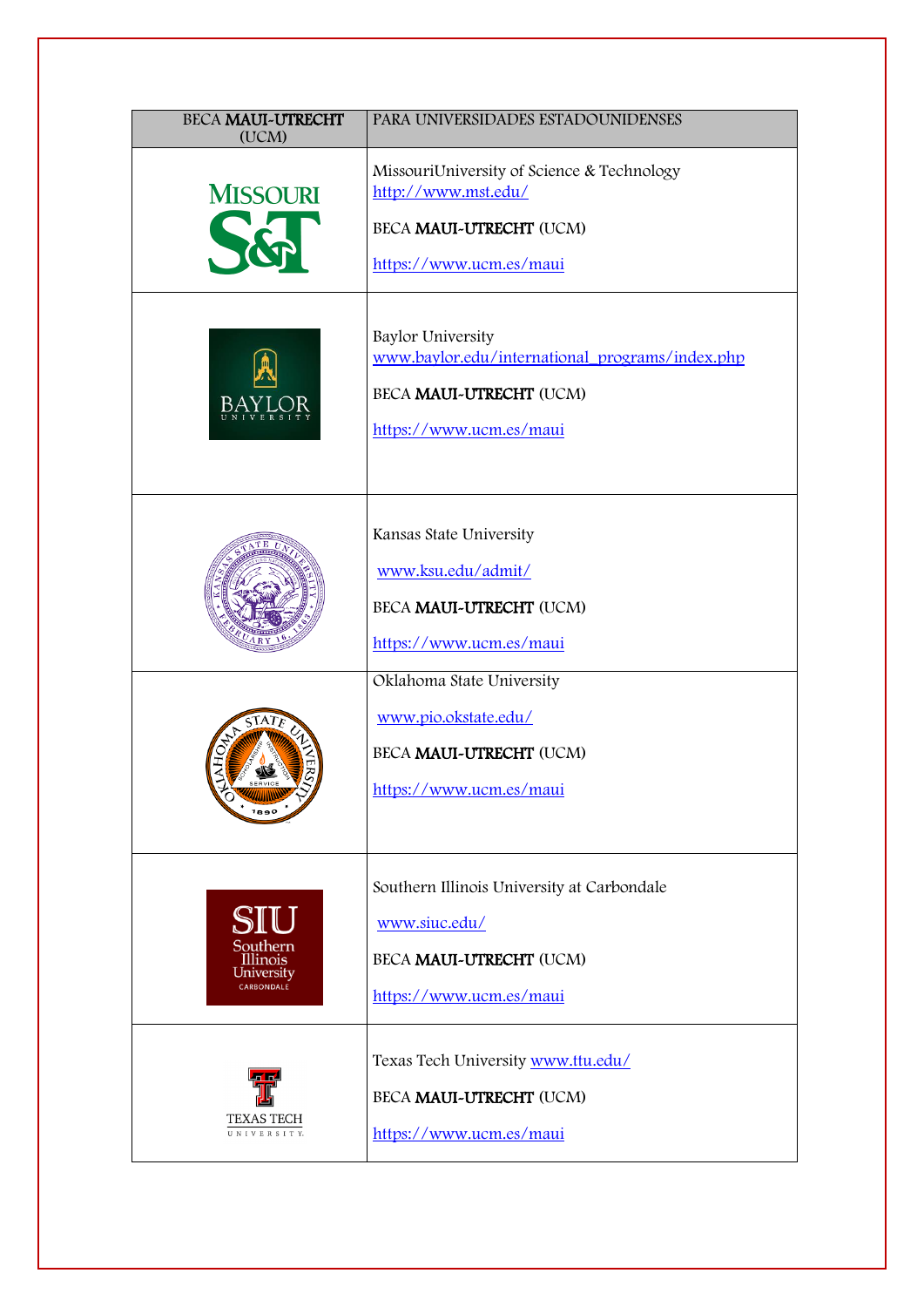|                                               | University of Missouri-Kansas City                           |
|-----------------------------------------------|--------------------------------------------------------------|
| <b>UMKC</b>                                   | www.umkc.edu/iap/                                            |
|                                               | BECA MAUI-UTRECHT (UCM)                                      |
|                                               | https://www.ucm.es/maui                                      |
|                                               |                                                              |
|                                               | University of Kansas                                         |
|                                               |                                                              |
|                                               | http://www.ku.edu/                                           |
|                                               | BECA MAUI-UTRECHT (UCM)                                      |
| THE UNIVERSITY OF <b>KANSAS</b>               | https://www.ucm.es/maui                                      |
|                                               |                                                              |
|                                               | University of Missouri-St. Louis                             |
|                                               | www.umsl.edu                                                 |
|                                               |                                                              |
| University<br>of Missouri<br><b>St. Louis</b> | BECA MAUI-UTRECHT (UCM)                                      |
|                                               | https://www.ucm.es/maui                                      |
|                                               |                                                              |
|                                               | University of Nebraska at Kearney                            |
|                                               | www.unk.edu/                                                 |
| UNK                                           | BECA MAUI-UTRECHT (UCM)                                      |
|                                               | https://www.ucm.es/maui                                      |
|                                               |                                                              |
|                                               |                                                              |
|                                               | University of Nebraska-Lincoln                               |
|                                               | www.unl.edu/unlpub/index.html                                |
| Nebrask <sub>a</sub>                          | BECA MAUI-UTRECHT (UCM)                                      |
|                                               | https://www.ucm.es/maui                                      |
|                                               |                                                              |
|                                               |                                                              |
|                                               | University of Nebraska at Omaha<br>www.unomaha.edu/home.html |
|                                               | BECA MAUI-UTRECHT (UCM)                                      |
|                                               |                                                              |
| UNIVERSITY OF NEBRASKA                        | https://www.ucm.es/maui                                      |
|                                               |                                                              |
|                                               |                                                              |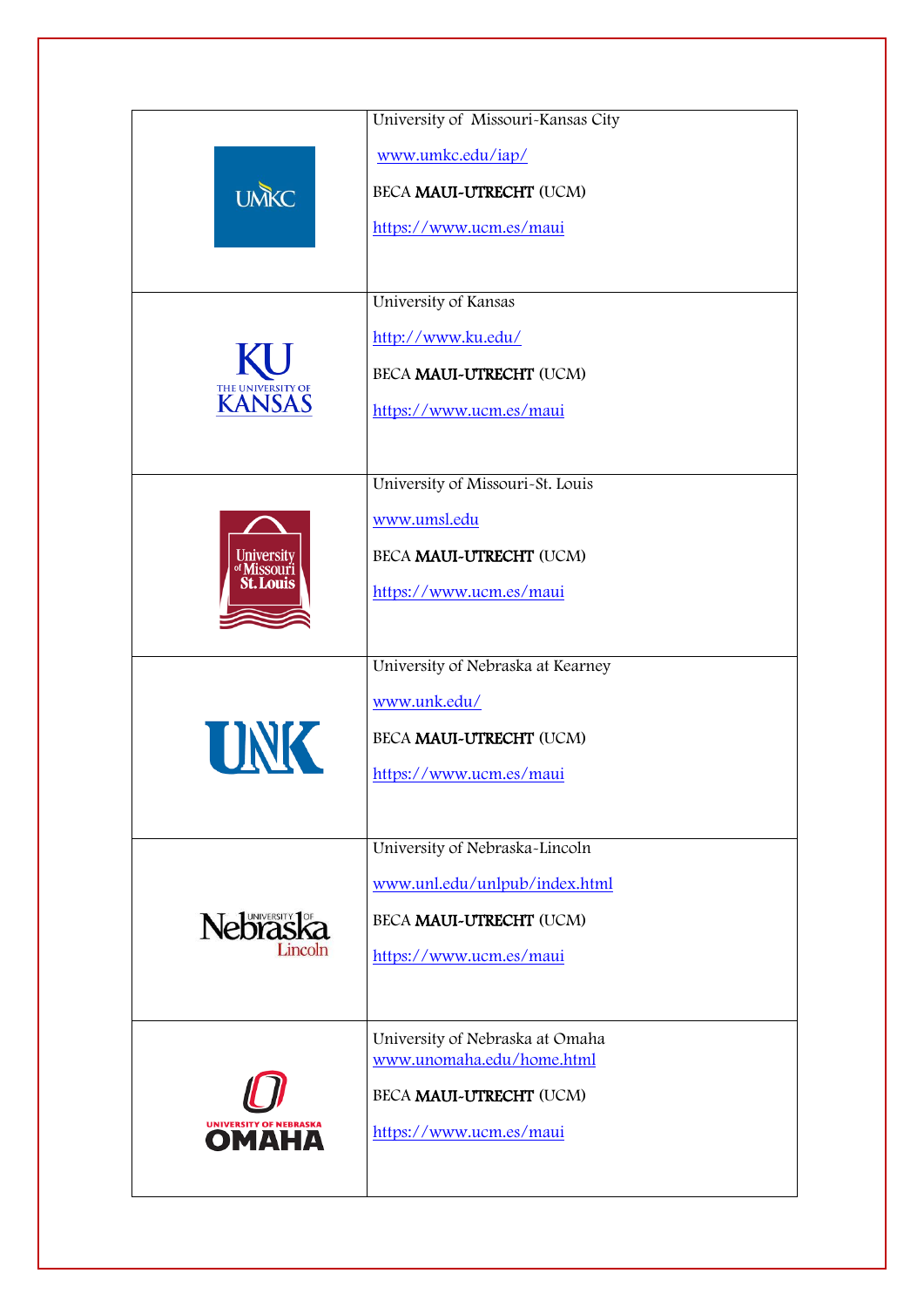|                            | University of Oklahoma                                                                       |
|----------------------------|----------------------------------------------------------------------------------------------|
|                            | www.ou.edu/ipc/ipc.html                                                                      |
|                            | BECA MAUI-UTRECHT (UCM)                                                                      |
| The<br><b>UNIVERSITY</b>   | https://www.ucm.es/maui                                                                      |
| OKLAHOMA                   |                                                                                              |
|                            |                                                                                              |
|                            | Texas State University-San Marcos<br>www.umsl.edu/services/abroad/universities/texstate.html |
|                            |                                                                                              |
|                            | BECA MAUI-UTRECHT (UCM)                                                                      |
| <b>SAN MARCOS</b>          | https://www.ucm.es/maui                                                                      |
|                            |                                                                                              |
|                            | West Virginia University                                                                     |
| WestVirginia<br>University |                                                                                              |
|                            | https://www.wvu.edu/                                                                         |
|                            | BECA MAUI-UTRECHT (UCM)                                                                      |
|                            | https://www.ucm.es/maui                                                                      |
|                            | Columbia College Chicago                                                                     |
|                            | https://www.colum.edu/                                                                       |
|                            |                                                                                              |
|                            | BECA MAUI~UTRECHT (UCM)                                                                      |
|                            | https://www.ucm.es/maui                                                                      |
|                            |                                                                                              |
|                            |                                                                                              |

### PROGRAMA SICUE

| <b>MOVILIDAD SICUE</b> | PARA UNIVERSIDADES ESPAÑOLAS                                                                       |
|------------------------|----------------------------------------------------------------------------------------------------|
| UNIVERSIDAD DE MÁLAGA  | Universidada de Málaga<br>https://www.uma.es/sicue/<br>Movilidad SICUE<br>https://www.ucm.es/sicue |